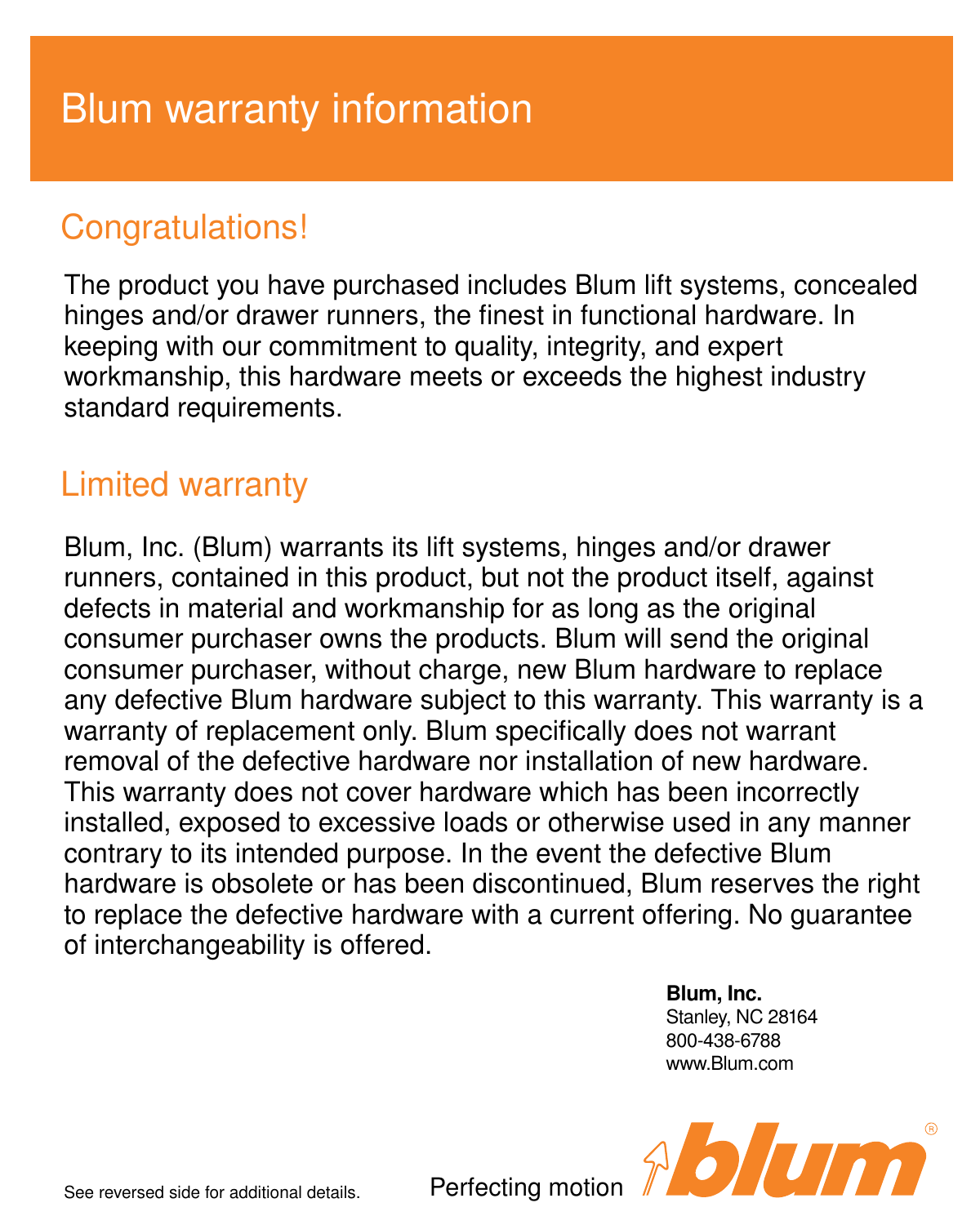#### Replacement procedure:

To obtain a replacement within 30 days of discovery of the defect, remove the defective hardware and mail it postage pre-paid to:

## **Blum, Inc. Customer Service 7733 Old Plank Rd. Stanley, NC 28164**

Enclose a letter explaining the defect with a copy of your proof of purchase. Allow approximately four (4) weeks for delivery of the replacement.

### Other terms and conditions:

ALL WARRANTIES IMPLIED BY STATE LAW, INCLUDING THE IMPLIED WARRANTIES OF MERCHANTABILITY AND FITNESS FOR A PARTICULAR PURPOSE, ARE EXPRESSLY LIMITED AS SET FORTH ABOVE. However, some states do not allow limitations on how long an implied warranty lasts, so the above limitation may not apply to you. WITH THE EXCEPTION OF ANY WARRANTIES IMPLIED BY STATE LAW AS HEREBY LIMITED, THE FOREGOING EXPRESS LIMITED WARRANTY IS EXCLUSIVE AND IN LIEU OF ANY OTHER WARRANTIES OF BLUM WITH RESPECT TO THE REPAIR OR REPLACEMENT OF ANY PROPS OR PARTS. IN NO EVENT SHALL BLUM BE LIABLE FOR CONSEQUENTIAL OR INCIDENTAL DAMAGES RESULTING FROM THE USE, INSTALLATION, PERFORMANCE OR FAILURE OF ITS HARDWARE. However, some states do allow the exclusion of limitation of incidental or consequential damages, so the above exclusion may not apply to you. This limited warranty gives you specific legal rights, and you may also have other rights which vary from state to state.